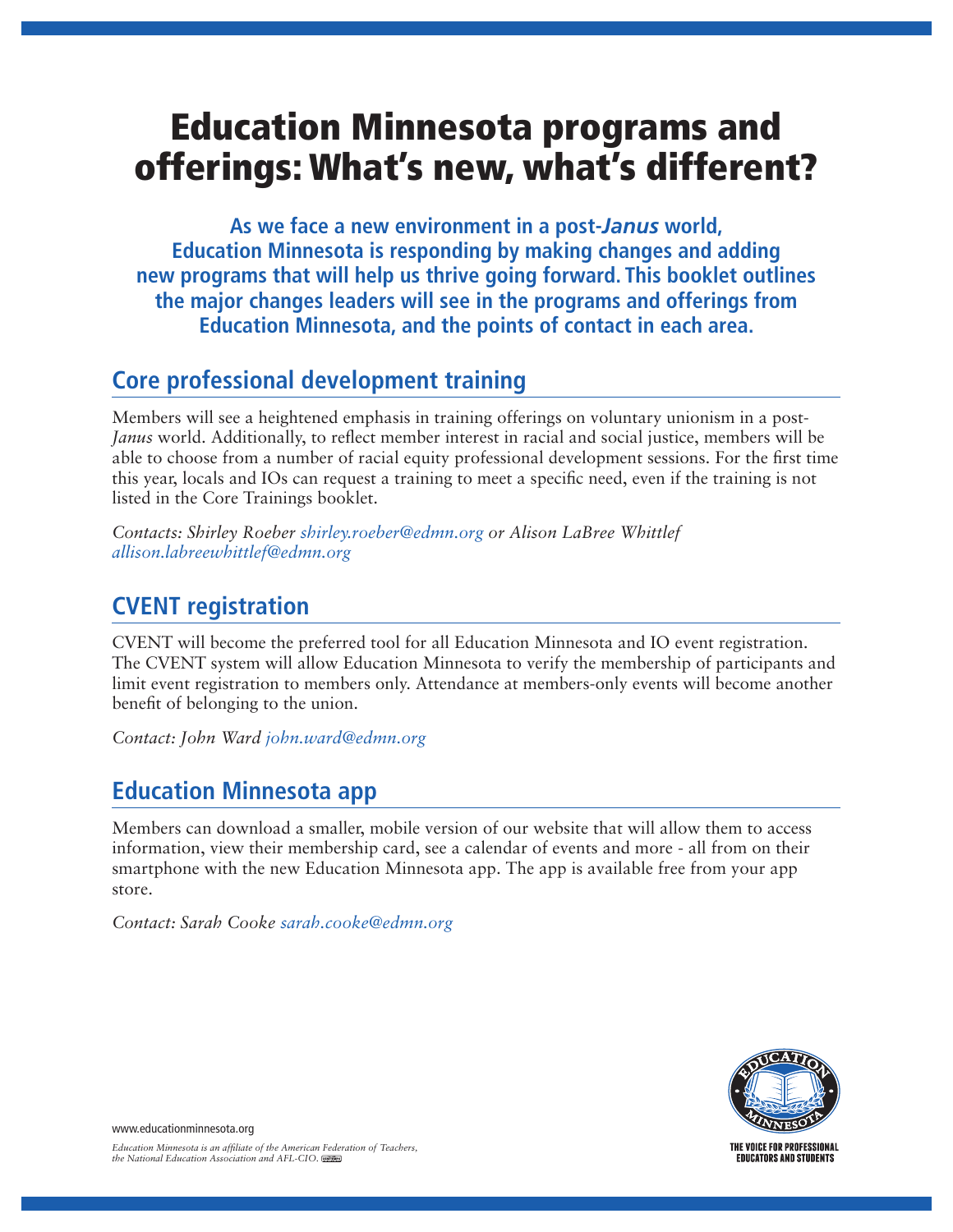#### **ESI programs**

**Member benefits/members-only plans:** ESI has worked with its sponsored member-benefits providers to ensure only verified members can participate in member-benefit programs.

**Workshops at Education Minnesota field offices:** ESI will conduct most financial and retirement planning workshops at local field offices. Members will feel a stronger connection to the local and it will provide an opportunity for local leaders or staff to greet members at the beginning of the workshop and discuss local contract benefits as they pertain to retirement planning. Conducting the workshops at local field offices is also economical.

**New ESI brochure:** A new ESI brochure for 2018-19 will outline changes and additions to ESI programs. These brochures are included in back-to-school materials sent to locals.

**New Zebit purchase program:** Members can purchase products such as electronics, furniture, toys, appliances, jewelry and more and pay for them over time, interest free with no credit checks or fees.

**Identity theft plan enhancements:** Members will enjoy more features of the already complimentary identity theft recovery plan for members. Lost Wallet is now part of the plan, which assists in terminating and re-ordering wallet contents should they be lost or stolen. The upgraded identity theft protection plans now include credit bureau monitoring, social network monitoring, PayDay loan monitoring and more.

**Membership card/identity theft:** The welcome letter from Education Minnesota President Denise Specht includes a "punch out" laminated membership card with each member's membership number. On the back of the card, there is information on registering for the complimentary identity theft recovery plan.

*Contact: Shelley MacDonald shelley.macdonald@edmn.org*

## **Hustle texting tool**

Hustle is a new peer-to-peer texting tool available for locals as a way to organize and communicate with members around elections, contract negotiations, events and more.

*Contact: Sarah Cooke sarah.cooke@edmn.org*

# **Legal services policy**

There are no imminent changes to our legal services policy (all such changes must be approved by the Education Minnesota Governing Board), but the legal department welcomes feedback from local leaders about our current policy.

*Contact: David Aron david.aron@edmn.org*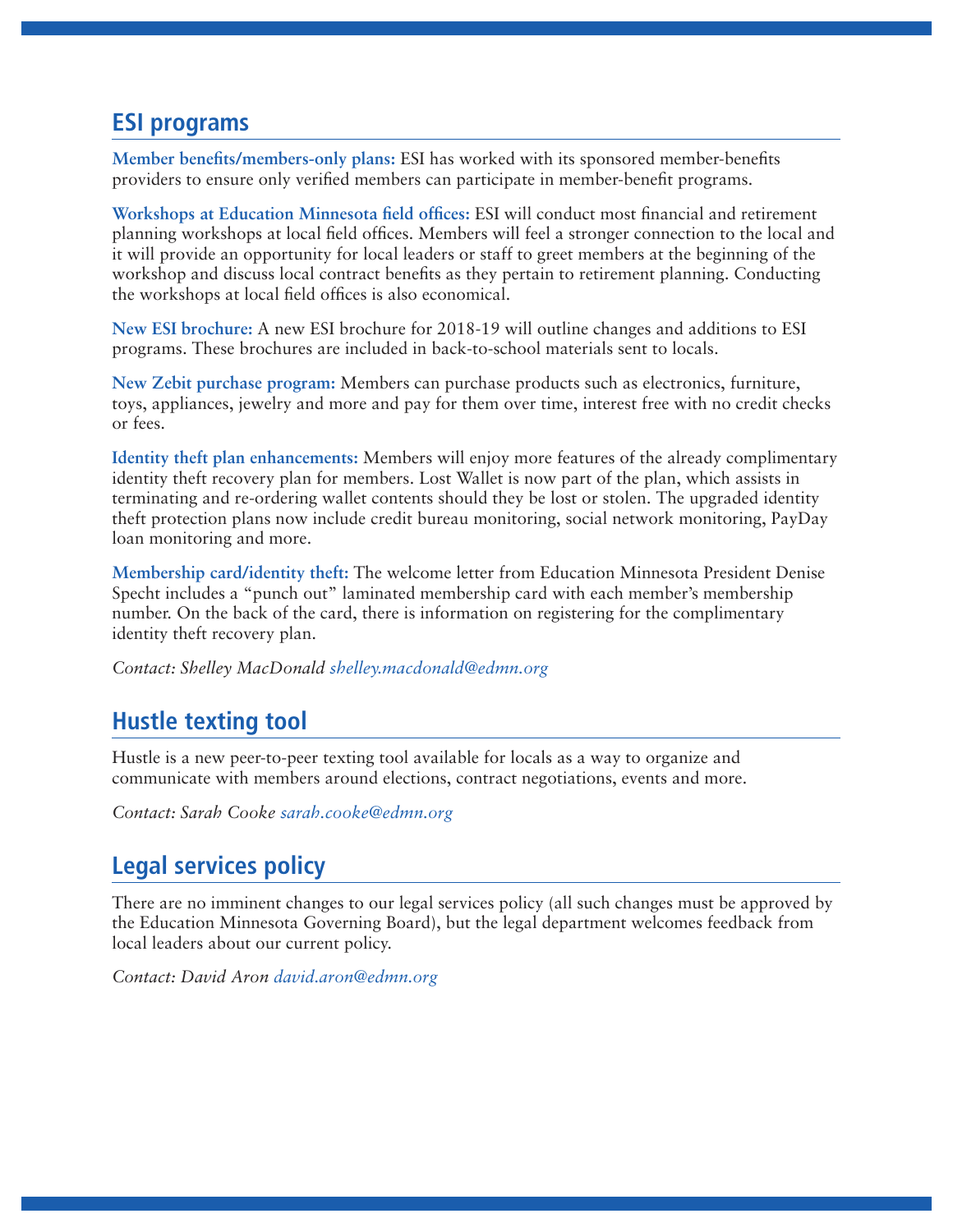#### **Membership**

**Online Membership Application:** The application is located on the Education Minnesota website under Benefits, then Join us, and also available on the Education Minnesota app. Link: https://www.educationminnesota.org/member-benefits.aspx#join-us

**Membership and dues deduction drop dates:** If members completed a new membership application or renewal form, their drop window for dues deduction is September 24-30 and the termination is effective October 1. If members did not complete a 2017-2018 form, they may drop their membership and stop dues deduction at any time.

**Dues structure:** The delegates at the 2018 Education Minnesota Representative Convention approved changes to the Education Minnesota dues structure. Three teacher/faculty membership types were added and the FTE percentages were redistributed among the eight membership types on the dues structure.

**Potential Members:** Individuals who elect not to be active members are still members of the bargaining unit. They are called "potential members" (former fair-share fee payers).

**Roster Changes:** Locals will email roster changes to the Education Minnesota membership department as they occur. This will ensure that the local is billed accurately, the local membership roster is always up-to-date and that individual membership records are accurate.

*Contact: Michelle Johnson michelle.johnson@edmn.org* 

#### **Legislative wrap-ups**

Legislative wrap-ups are now available via FaceBook Live. The wrap-ups are recorded so available at any time for local leaders to view on our website. We also contracted with The UpTake, a Minnesota-based media organization, to record pertinent legislative hearings. These recordings are also available on our website.

*Contact: Jodee Buhr jodee.buhr@edmn.org or Kathi Micheletti kathi.micheletti@edmn.org*

#### **MEA**

Starting in 2018, the MEA conference will be Thursday only and open only to Education Minnesota members and college students working to become educators. The new, one-day format includes almost as many classes as before, but saves money and allows us to ensure that only members receive this professional development opportunity.

*Contact: Megan Boldt megan.boldt@edmn.org*

#### **Media campaign**

The paid media campaign is transitioning to have a more digital emphasis. This means, rather than television ads, there will be more online banner ads, more posts on Facebook and Instagram feeds, more YouTube videos and more ads on audio services such as Spotify.

*Contact: Doug Dooher doug.dooher@edmn.org*